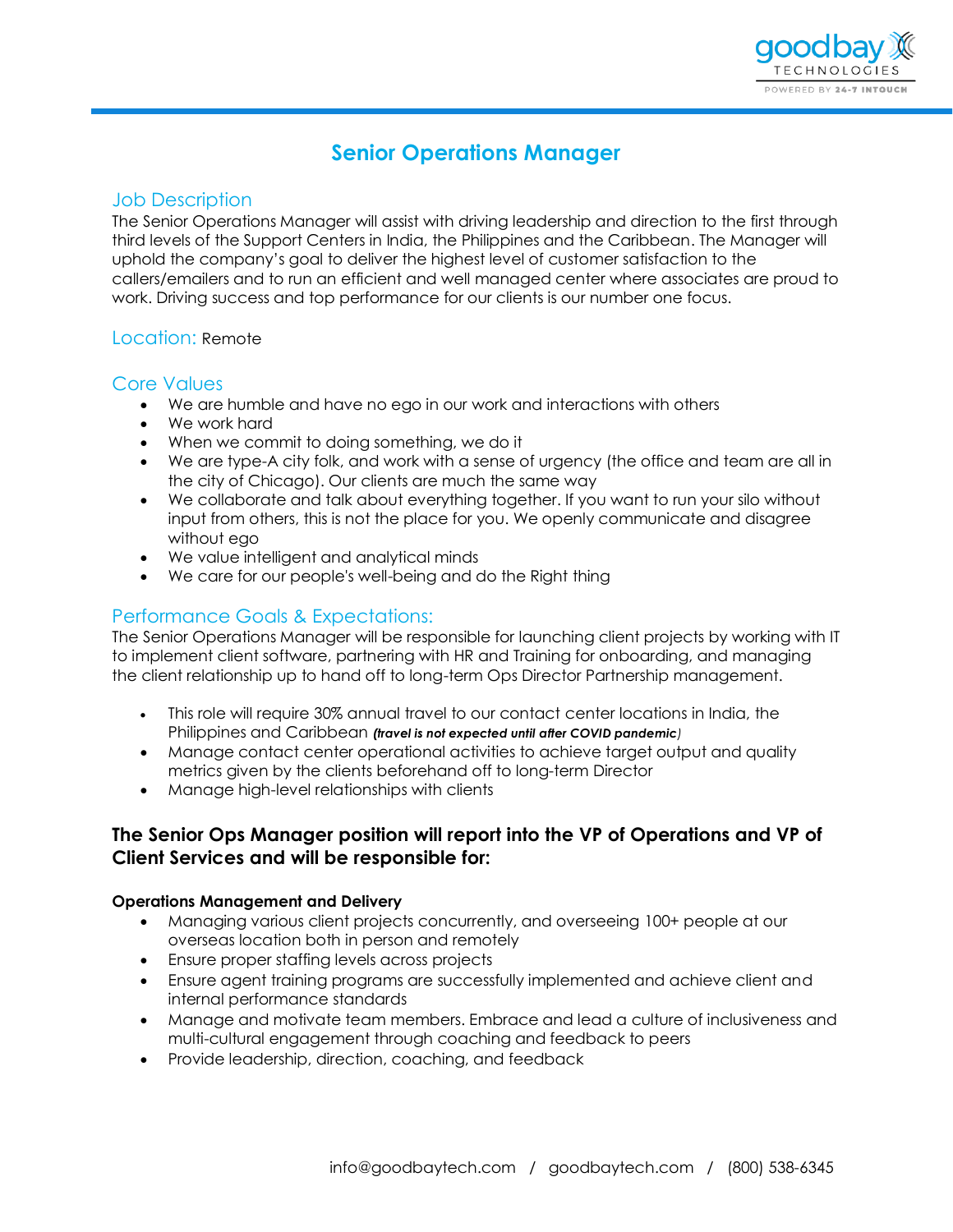

#### **Client Management**

- Launch new client relationships, which includes hiring, training and overseeing a successful implementation until key metrics are met in any new engagement
- Successfully hand off new client relationships to long term OPS Director

#### **Industry Trends**

- Research emerging trends and recommend new offerings to management
- Maintain competitive knowledge and focus, continuously grow and develop professionally

# Key Competencies:

**Need for Achievement:** Sets demanding personal goals. Is ambitious. Strives for excellence. Willing to work as hard as necessary to get things done.

• Results oriented with the ability to meet/exceed department metrics/measures

**Competitiveness:** Thrives on competition and winning. Takes challenges head on. Works to outperform others.

• Not be afraid to 'roll-up their sleeves' and take on day-to-day tasks, providing additional support where necessary to deliver world-class customer service in a highly entrepreneurial environment

**Persuasion:** Builds a good story, taking customer needs into account. Enjoys consulting and collaboration.

• Excellent verbal and written communication skills

**Organization:** Is disciplined and methodical. Extremely detail oriented. Is organized and orderly. Checks thoroughly to avoid mistakes. Task-oriented. Follows up. Focuses on key priorities.

• Must possess good decision-making skills, be organized and think strategically

# Requirements:

**Education:**

• A minimum of a BA/BS required, preferably in Business Administration, Economics, Finance, Operations, Engineering, Supply Chain

#### **Industry Experience:**

- A minimum of 5-7 years of progressive contact center management experience
	- o Experience in services of voice, non-voice, or omni-channel support
- Knowledge of contact center KPIs
- Project Management Experience and experience working on interdepartmental project teams
- Working knowledge of CRM's
- Administrator Level Experience with Zendesk, Helpshift, Zoho, and Salesforce is preferred
- Exceptional skills to influence in an indirect, matrix-based, and virtual environment
- Experience in establishing a culture focused on delivering quality support through employee-centric coaching processes
- Strong leadership skills the ability to develop talent and drive key performance metrics, in particular quality and customer satisfaction